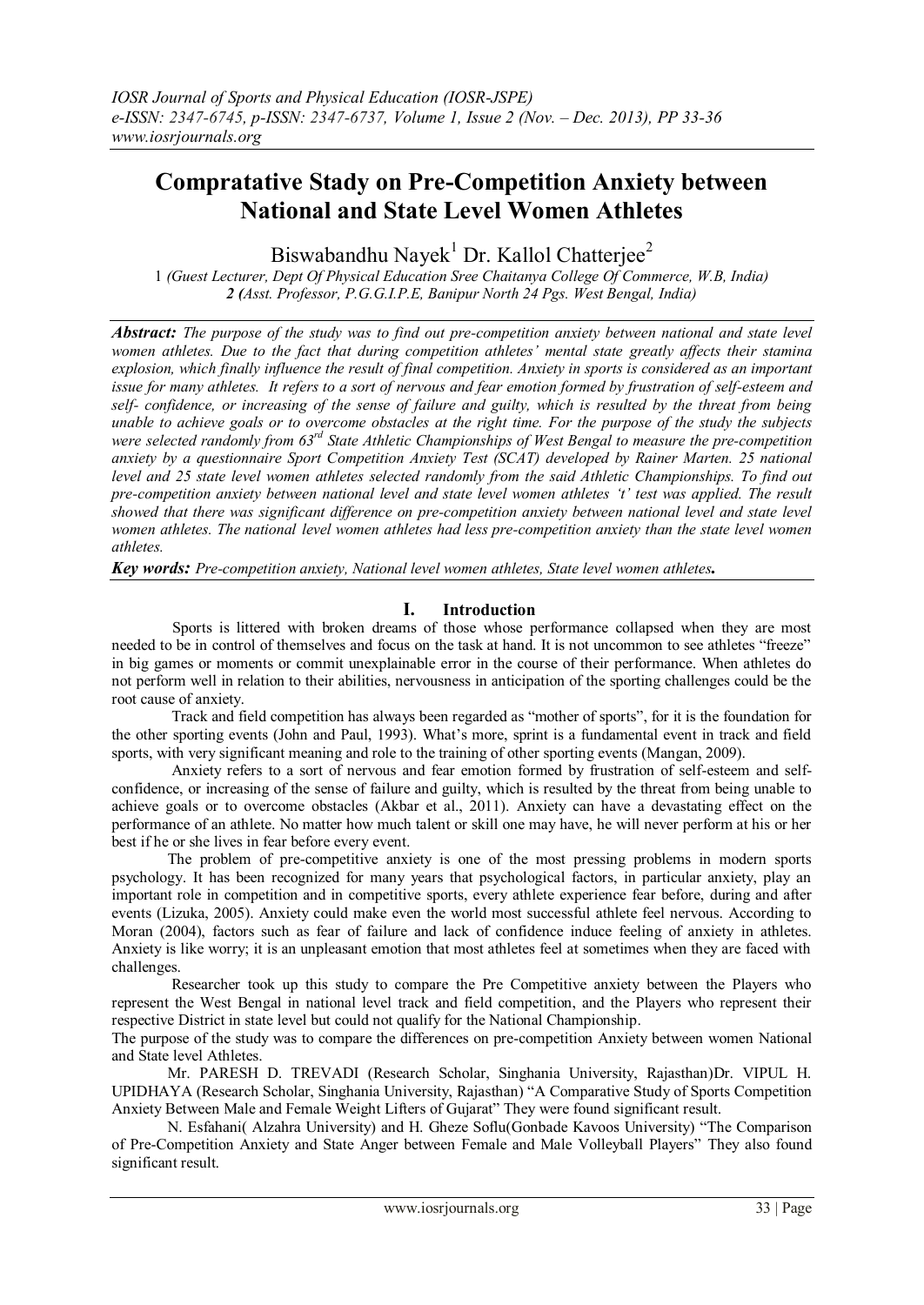Jamilah Ahmad Radzi **(** Faculty of Sport Science and Recreation Universiti Teknologi Mara, UiTM Shah Alam ) Sarina Md Yusof (Faculty of Sport Science and Recreation Universiti Teknologi Mara, UiTM Shah Alam ) Abdul Aziz Zakaria (Faculty of Sport Science and Recreation Universiti Teknologi Mara, UiTM Shah Alam) "PRE-COMPETITION ANXIETY LEVELS IN INDIVIDUAL AND TEAM SPORTS ATHLETES" They also found significant result.

Mr. Amit K. Gamit. (Research Scholar CMJ Universit) **"**A Comparative Study of Sports Competition Anxiety. Between Male and FemaleCricket. Players of Gujarat"He also found significant result.

Using the right techniques such as visualization, goal setting, cognitive restructuring, developing self confidence and focusing on what you can control rather than what you control cannot will help athletes free from pre-competitive anxiety. For the Coaching and teaching should provide more and more competition within the frame work of practice and training inculcate anxiety and stress free behavior

#### **II. Methodology**

 For the purpose of the study 25 female national level athletes, who participated at national level Athlets competition as a representative of West Bengal and 25 female state level athletes, who participated in state level Athletic competition as a representative of their districts but could not qualify for the National level Championship were selected randomly from 63rd West Bengal state Athletic Championships. The age of the subjects ware ranged between 14 to 24 years.

 To compare the pre competition anxiety between the National and the state level players the data were collected by using Sport Competition Anxiety Test (SCAT) questionnaire, developed by Rainer Marten.

Student's 't' test at 0.05 level of significance was applied to calculate the significance of difference between national and State level Women Athletes.

## **III. Finding**

#### **Table-1**

Significance of Differences of Mean , Standard deviation and "t" test on pre-competition Anxiety between women national and state level Athletes.

| groups                    | mean                  | std-<br>deviation | t-ratio |
|---------------------------|-----------------------|-------------------|---------|
| level athlete<br>national | $\overline{ }$<br>. ب | 4.01<br>4         | $2.38*$ |
| state level athlete       | 20.08                 | 5.10              |         |
| . .<br>$* =  : c $        | $(10) - 20$           |                   |         |

 $=$  significance,  $t_{0.05}$  (48) =2.00

Table-1 shows that the mean and standard deviation and "t" test of Women national level and state level Athlete on pre-competition Anxiety. Mean and standard deviation of national level Track and Field event player has been found 17.6±4.01 and 20.08±3.16, the mean and standard deviation of state level Track and Field event player. The "t" value of pre -competition Anxiety is 2.38\* this is significant.



Graphical representation of Mean & SD on Pre-Competition Anxiety between women national & State Level Athletes.

The above table reveals that significant mean difference was found between women national and State level Athletes in relation to pre-competition anxiety as against the Calculated value of  $t= 2.38$  is greater than the tabulated  $t_{05}(48)=2.00$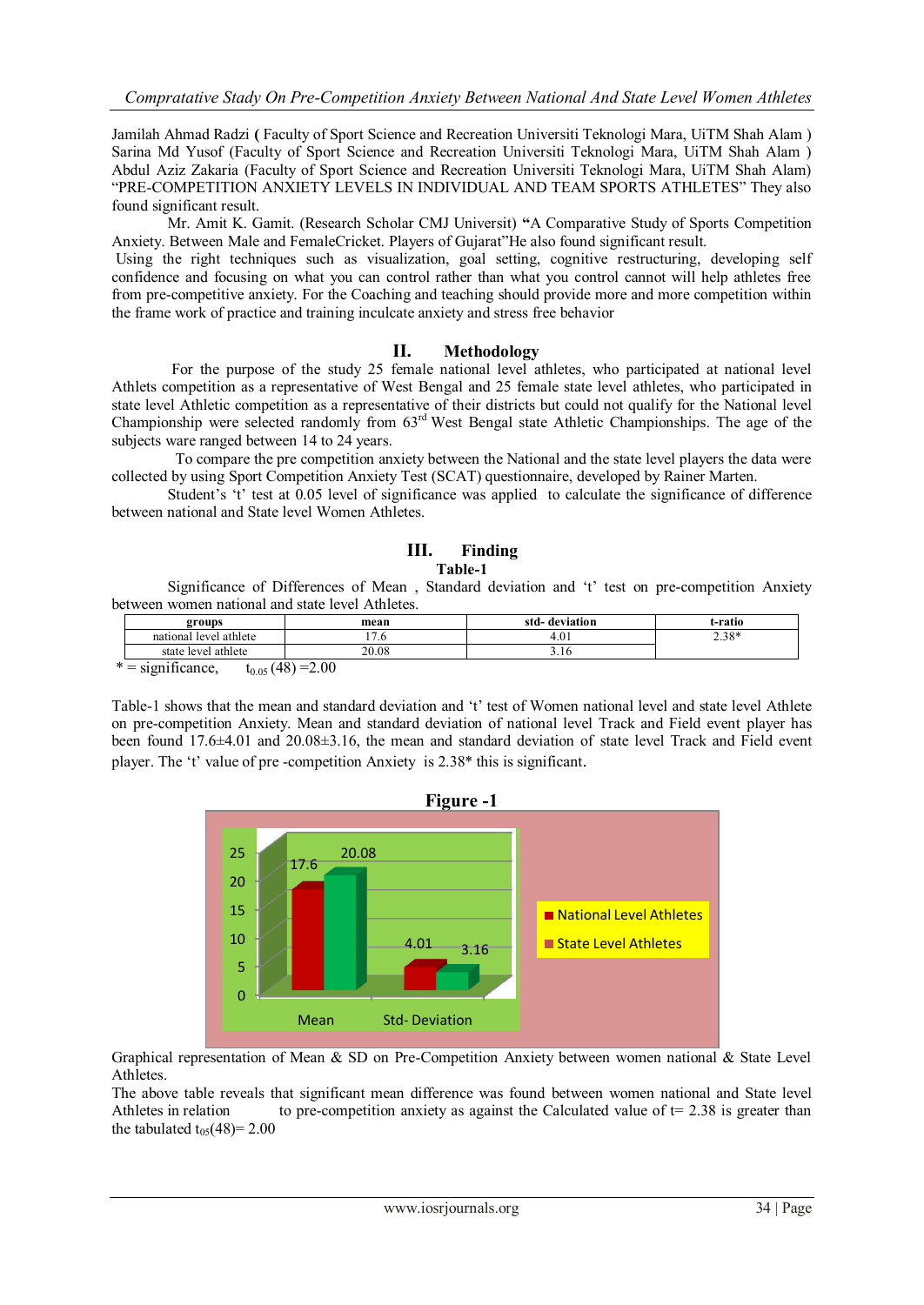### **IV. Discussion of finding**

 Anxiety plays a paramount role in sports. It is the challenge in sports participation which produces anxiety. How an athlete handles the anxiety determines how successful he would be. Anxiety may be a positive motivating force or it may interfere with successful performance in sports events. The degree of anxiety also varies with a number of different conditions. Anxiety is likely to be greater in higher competitive sports than in relatively non competitive sports, because in the competitive sports, participants are expected to win a great demands are made up on them to succeed.

 It is revealed from the above findings that the Women state level athletes possessed more precompetition Anxiety than the Women national level athletes.

 This study highlighted the anxiety levels by utilized both psychological and physiological measures of anxiety as the competition approached among women national and state level athletes. The mean for precompetition Anxiety scores shown higher in state level athletes compared to national level athletes but in case of SD national level women athletes shows higher result.

 With the Sport Competition Anxiety Investigation Form (CSAI- 2) compiled by Fu (1997, 1999) has conducted a series of researches concerning the relationship between Chinese university athletes" precompetition anxiety and competition performance, as well as the correlativity between high-level athletes" precompetition anxiety and competition performance (Fu, 1997, 1999 ).

 A comparison of national and state athletes revealed several significant differences. National track and field event athletes reported higher self-confidence intensity, win orientation, and ethnic identification scores compared to state track and field athletes. The previous literature showing increased self-confidence levels associated with higher ethnic identity among African Americans (Martinez & Dukes, 1997) may also partially explain the higher win orientation scores among this population**.**

 Competitive anxiety is one of the factors to decrease athletes" performance (Esfahani & Soflu., 2010). Feelings of tension, thinking of upcoming events in their mind, nervousness, worry and involved in physiological changes such as increased in heart rate response are common response for the athletes prior to the competition (Hackfort & Spielberger, 1989). Some athletes also involved with the feelings of fear, unhappiness, guilt, discouragement, and focus distraction (Cerin, 2003; Kais & Raudsepp, 2005).

 The national level players are more experienced and have adjustable ability with the environment and situation before competition. They are able to control their emotion and anxiety. Their nutritional status, blended demand with training for skill development in their training schedule and previous record in competition increase their confident level before competition. These have been reflected in the result for significant differences.

 Douglas et al (2006) stated that the major sources of pre-competitive anxiety include: fear of failure, thinking too much on what people may say about the performance, and lack of confidence. They concluded however, that pre- competitive anxiety is dependent upon factors such as: skill level, experience and general level of arousal in daily activities. In case of state athletes they are not too much experienced and exposed to competition like elite athletes.

### **V. Conclusion**

Based on the findings and within the limitation of the present study, following conclusions were drawn:-

- Women state level athletes, are much more Prone to pre-competitive anxiety due to fear of failure, thinking too much on what people may say about the performance, and lack of confidence , skill level, experience and general level of arousal in daily activities
- Women national level athletes are subjected to less pre-competitive anxiety due to more experience and adjustable ability with the environment and situation before competition, control their emotion and anxiety, their training schedule and previous record in competition and practice.

#### **Acknowledgement**

It is real pleasure that, I record my indebtedness to my teacher Dr.A.K.Bose for his counsel and guidance during the preparation of this research paper. I am also grateful to Dr. D.P.Sahu for all the suggestions offered an encouragement given to me. My thanks are due to all the students who acted as a subject for the study. With their voluntary and wholehearted support could not have been completed. Specially thanks to all the coches of national level and state level athletes